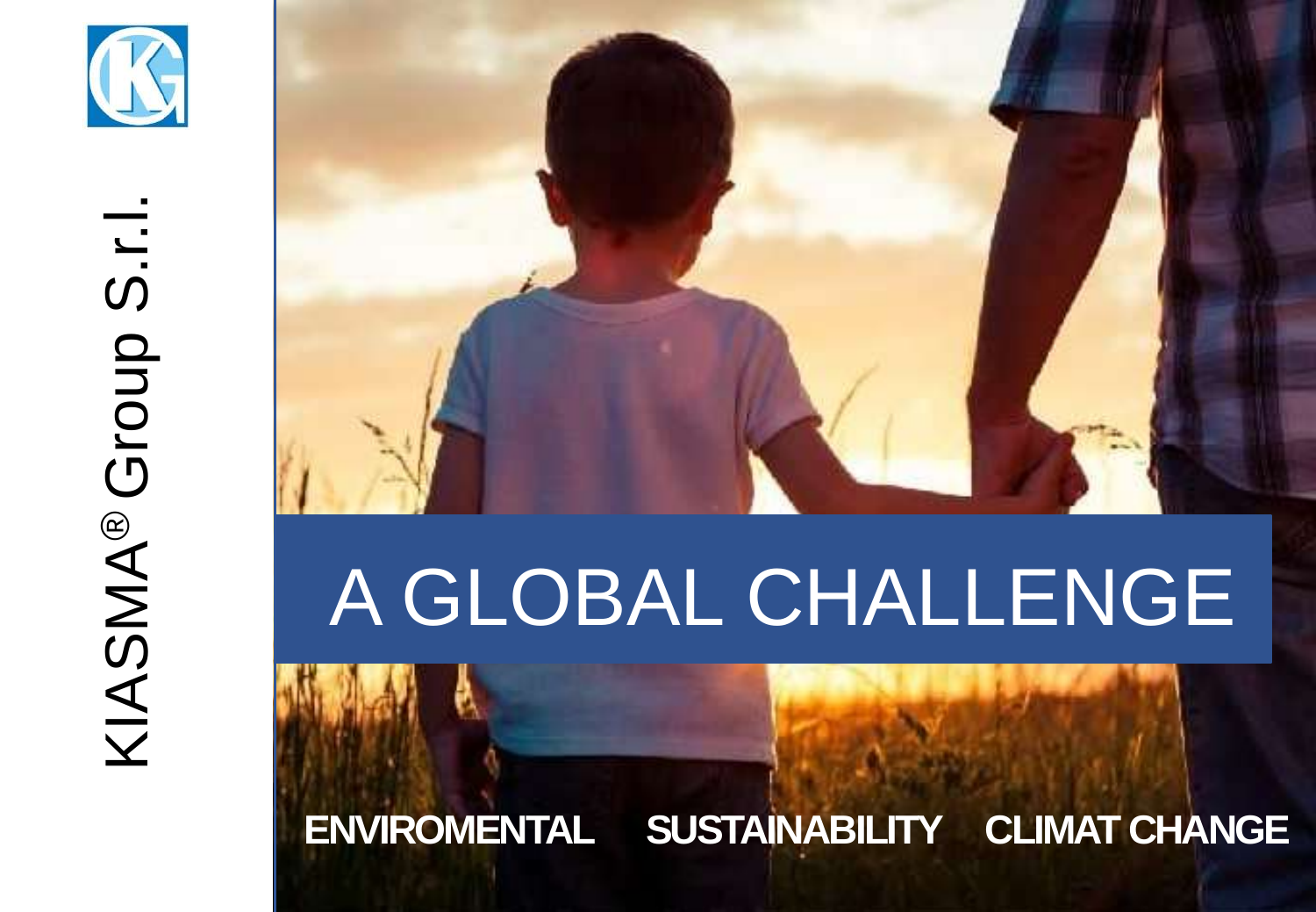#### THE ECO-SUSTAINABILITY OF KIASMA PRODUCTS





KIASMA IS COMMITTED TO A SUSTAINABLE ENVIRONMENT BY PROVIDING SOLUTIONS, ENVIRONMENTALLY FRIENDLY TECHNOLOGIES FOR THE RECYCLING OF MATERIALS AND FOR THE SAFETY OF PRODUCTS ON SITE

AS PART OF ITS COMMITMENT TO RESPECTING AND PROTECTING THE ENVIRONMENT, EXPRESSED THROUGH THE IMPLEMENTATION OF AN ENVIRONMENTAL MANAGEMENT SYSTEM STRUCTURED IN ACCORDANCE WITH UNI EN ISO 14001



OUR EMPLOYEES ARE OUR MOST VALUABLE RESOURCE CONSTANTLY GIVING THEM TRAININGS.

WE ARE COMMITTED TO PROVIDE QUALITY SERVICES AND PRODUCTS IN ALL OF OUR BUSINESS ACTIVITIES: ETHIC WITHOUT COMPROMISE AND ENVIRONMENTAL AWARENESS.

WE ARE COMMITTED TO SUPPORT THE ENVIRONMENT IN A SECTOR WHERE GOODS MANUFACTURES MUST MEET GLOBAL DEMAND FOR RECYCLING AND DISPOSAL

KIASMA'S PROVEN LEADERSHIP IS ABLE TO LEAD WITH INTEGRITY, COMPETENCE AND CREATIVITY. THIS ALLOWS US TO IMPROVE CONTINUOUSLY OUR RESPONSIBILITY BEING AN EXAMPLE TO FOR ALL THE OTHERS.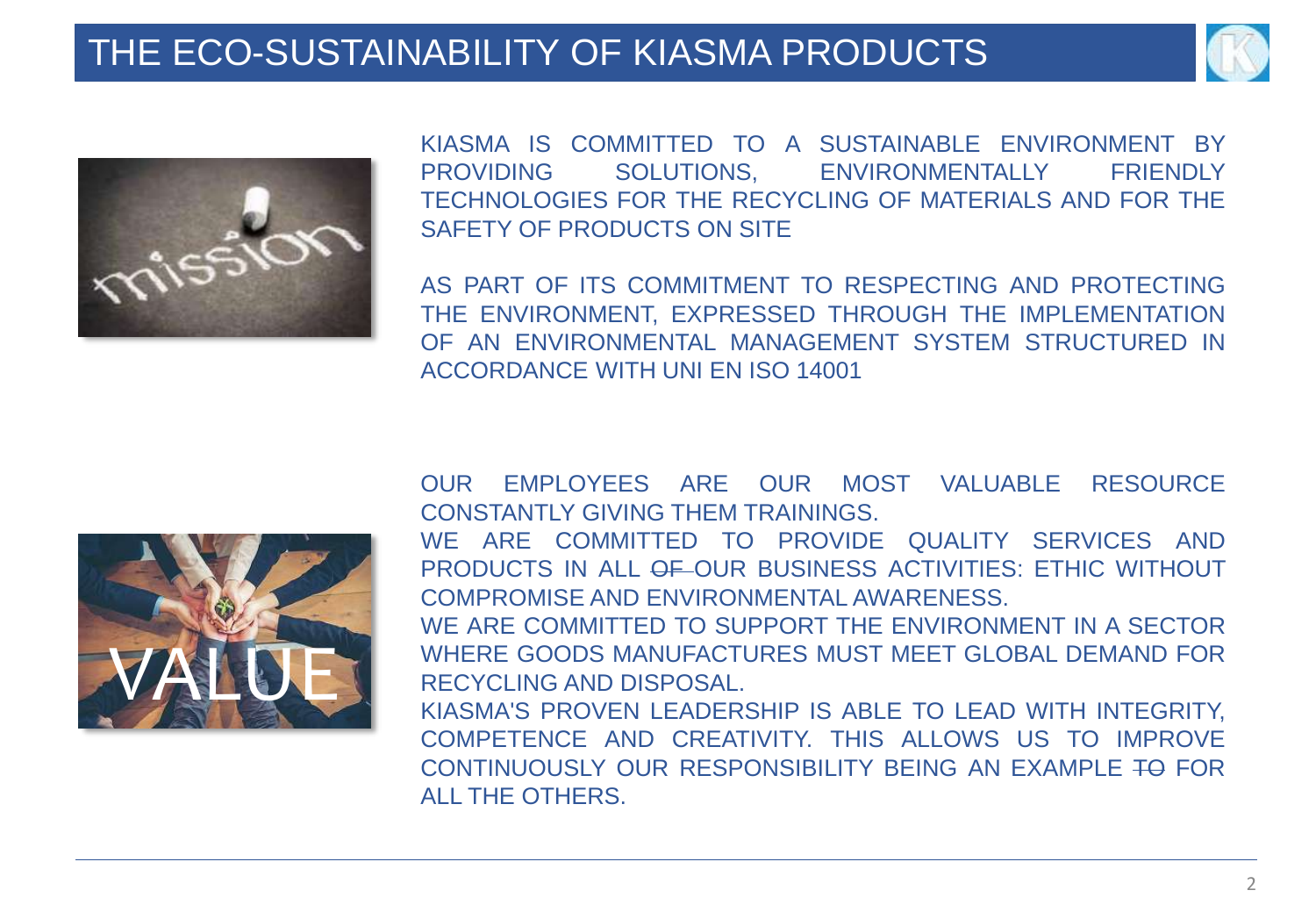**The 2030 Agenda for Sustainable Development** is an action program for people, the planet and prosperity.

Signed on 25 September 2015 by the governments of the 193 member countries of the United Nations, and approved by the UN General Assembly, the **Agenda consists of 17 Sustainable Development Goals**

framed within a broader action program consisting of 169 targets or goals, associated with them, to be achieved in the **environmental, economic, social and institutional fields by 2030.**



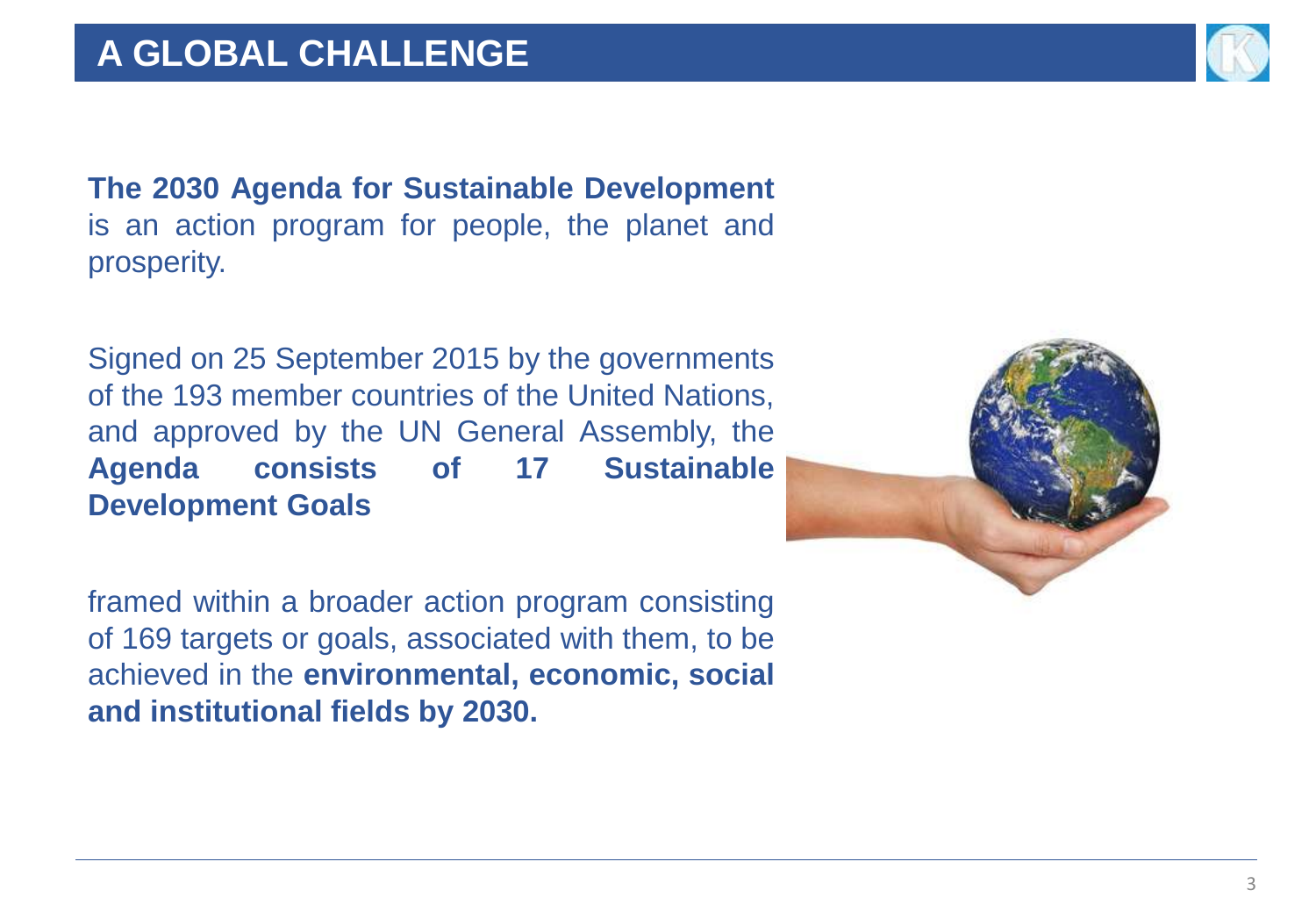

The goals set for sustainable development have a global validity, concern and involve all countries and components of society, from private companies to the public sector, from civil society to information and culture operators.



The 17 Goals refer to a set of important development issues that take into account in a balanced way the three dimensions of sustainable development - economic, social and ecological - and aim to put an end to poverty, to fight against inequality, to addressing climate change, building peaceful societies that respect human rights.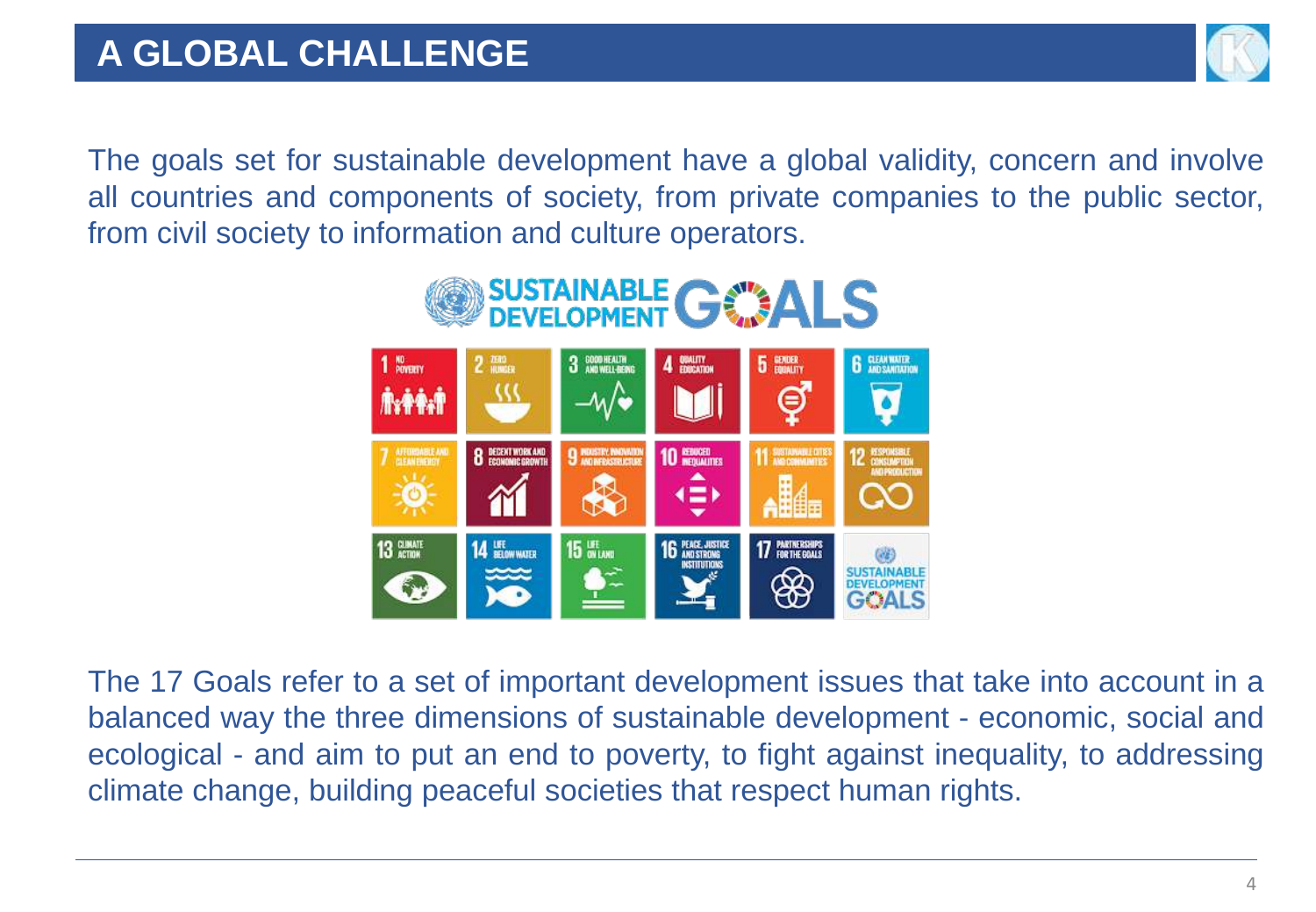#### **A GLOBAL CHALLENGE**



Given that each Goal is important, let's see those on which we can intervene.

#### **GOAL 13 Fight against climate change:**

-**Strengthen resilience** and adaptability to climate-related risks and natural disasters in all countries-Integrate measures to combat climate change into national, corporate and individual citizen policies, strategies and plans.

- Reduction of energy consumption by using alternative sources (solar and wind) and low consumption sources (led bulbs)



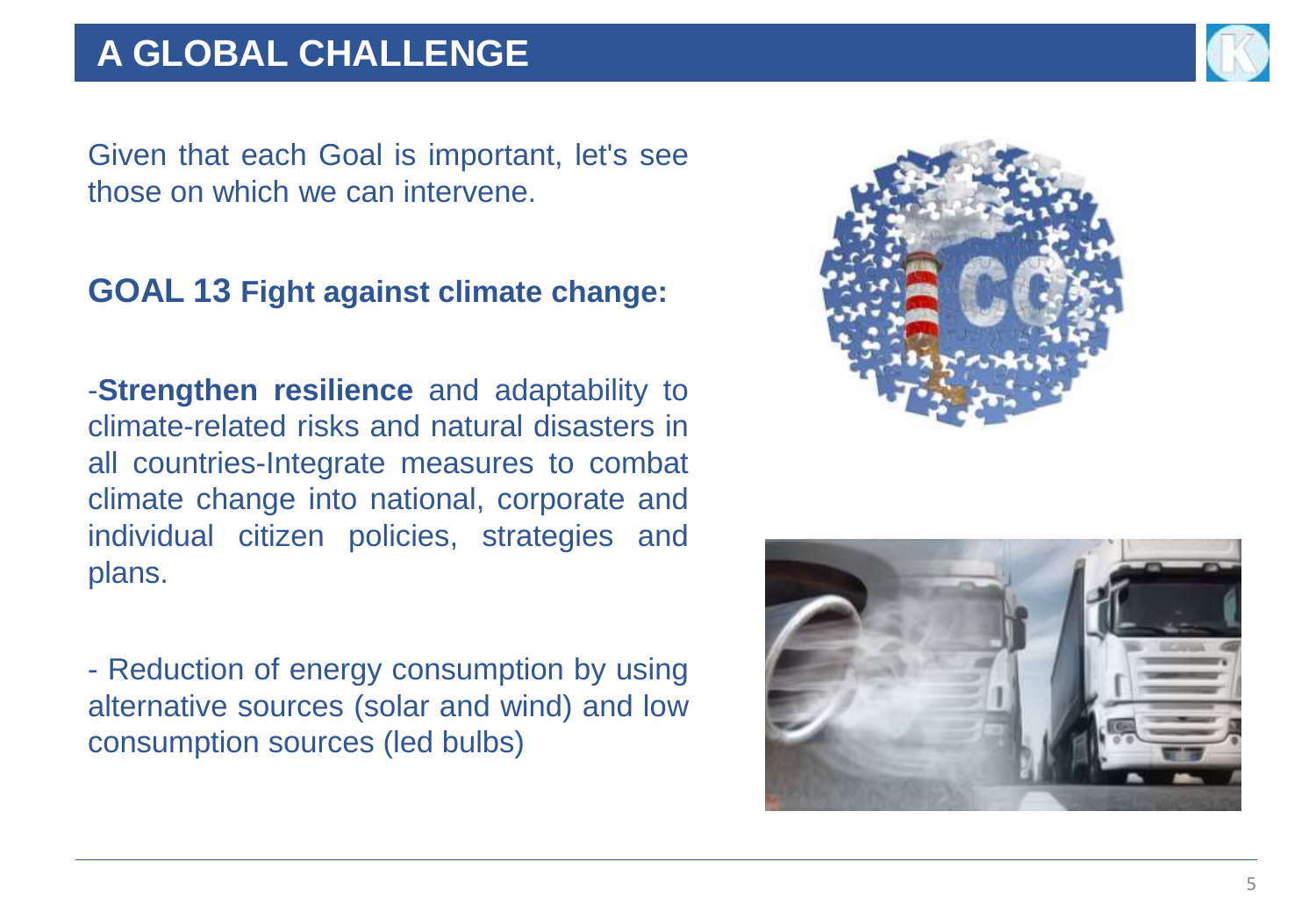#### **A GLOBAL CHALLENGE**

#### **OBJECTIVE 14: Life under water**

-By 2025, prevent and significantly **reduce marine pollution** of all types, particularly from land-based activities, including marine litter and nutrient pollution of water.

-By 2020, manage and **protect marine and coastal ecosystems** in a sustainable way to achieve negative and significant results, strengthening their resilience and acting for their recovery, in order to obtain healthy and productive oceans.



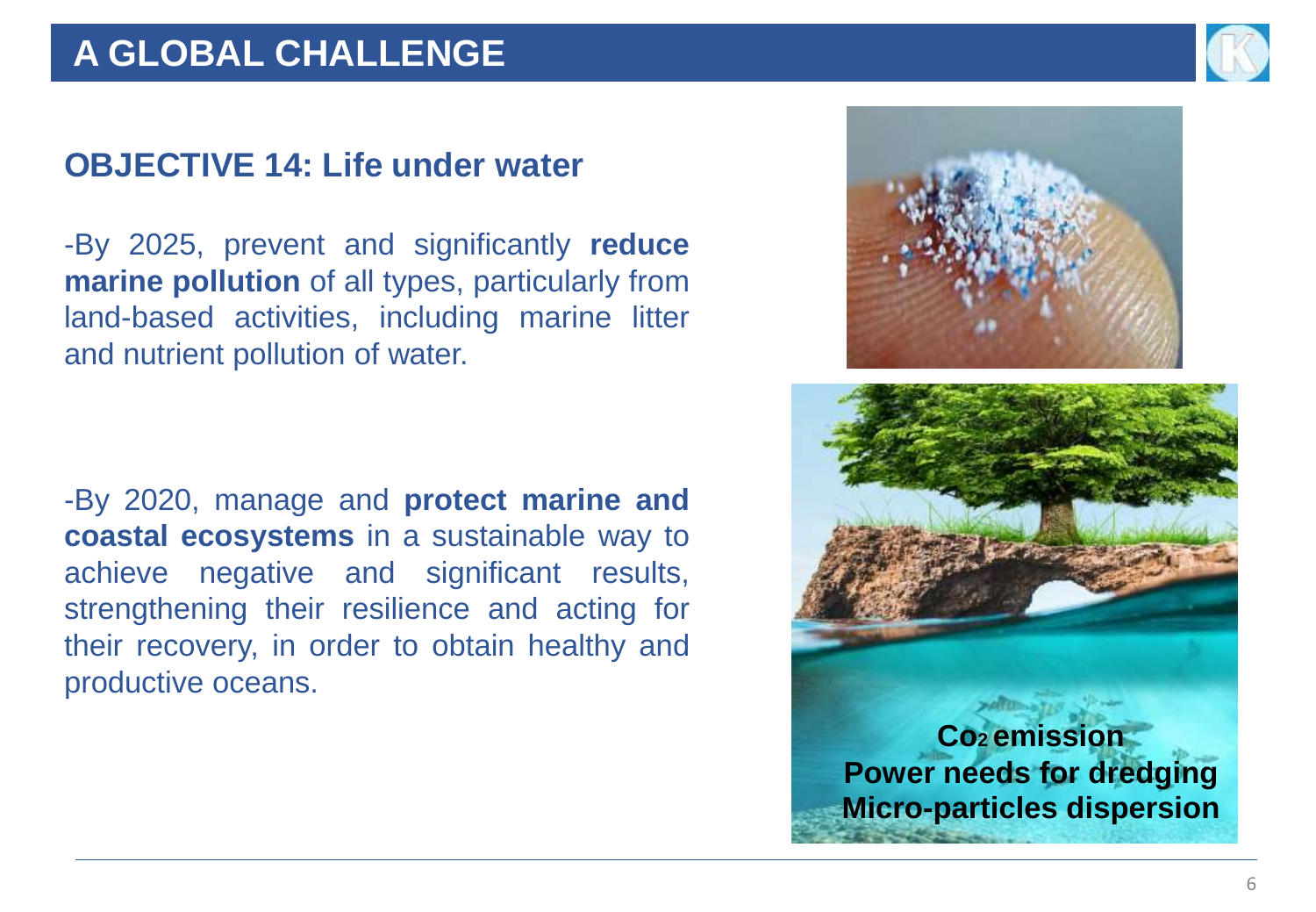

#### **OBJECTIVE 8: Decent work and economic growth**

- **Protect labor** rights and promote a safe working environment and protected for all workers

- **Reduction of storage** and handling of goods.

- **Reduction the number of rotation of the pipes** to preserve their duration





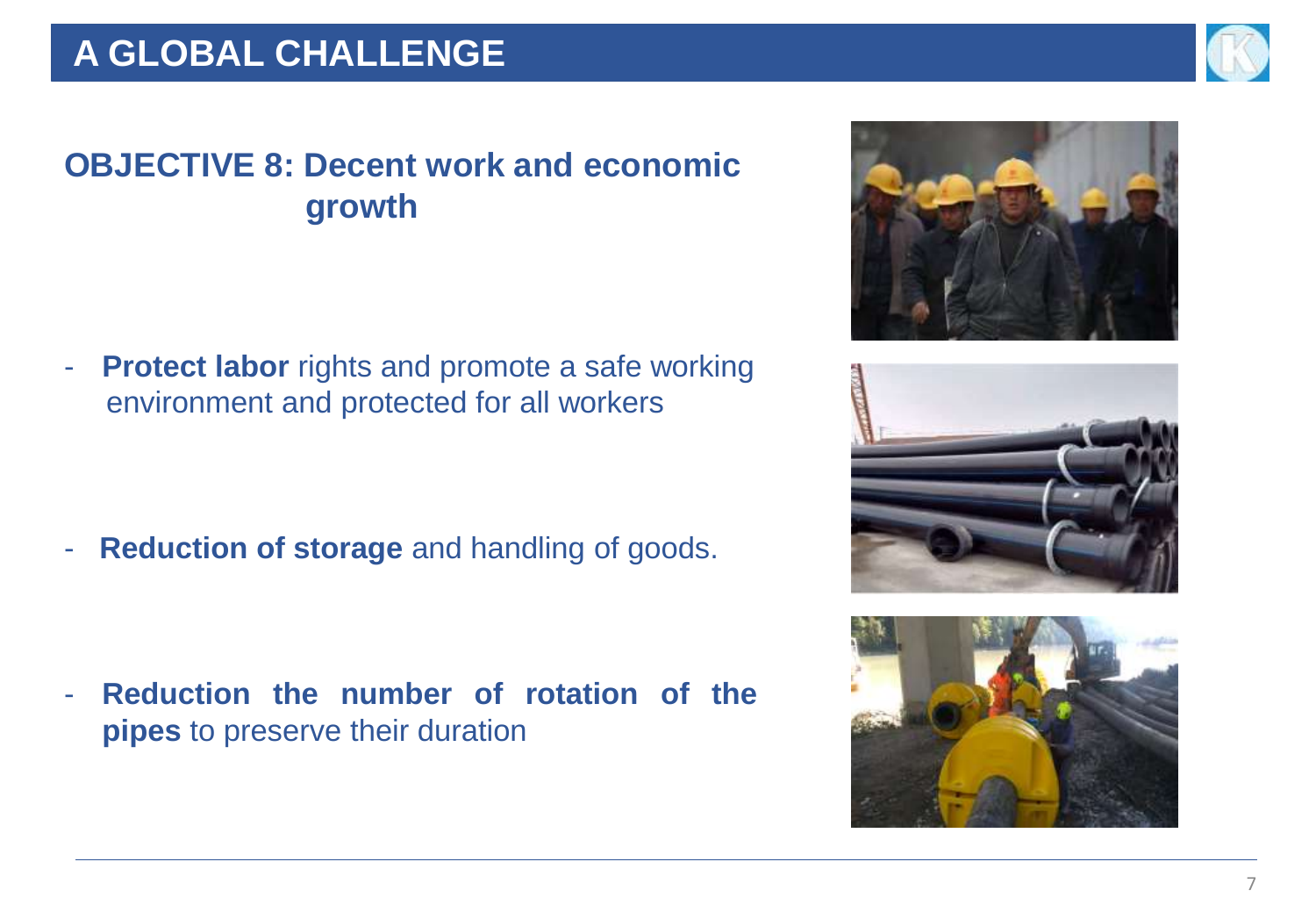

#### **OBJECTIVE 8: Decent work and economic growth**

- **Protect labor** rights and promote a safe working environment and protected for all workers

- **Reduction of storage** and handling of goods.

- **Reduction the number of rotation of the pipes** to preserve their duration





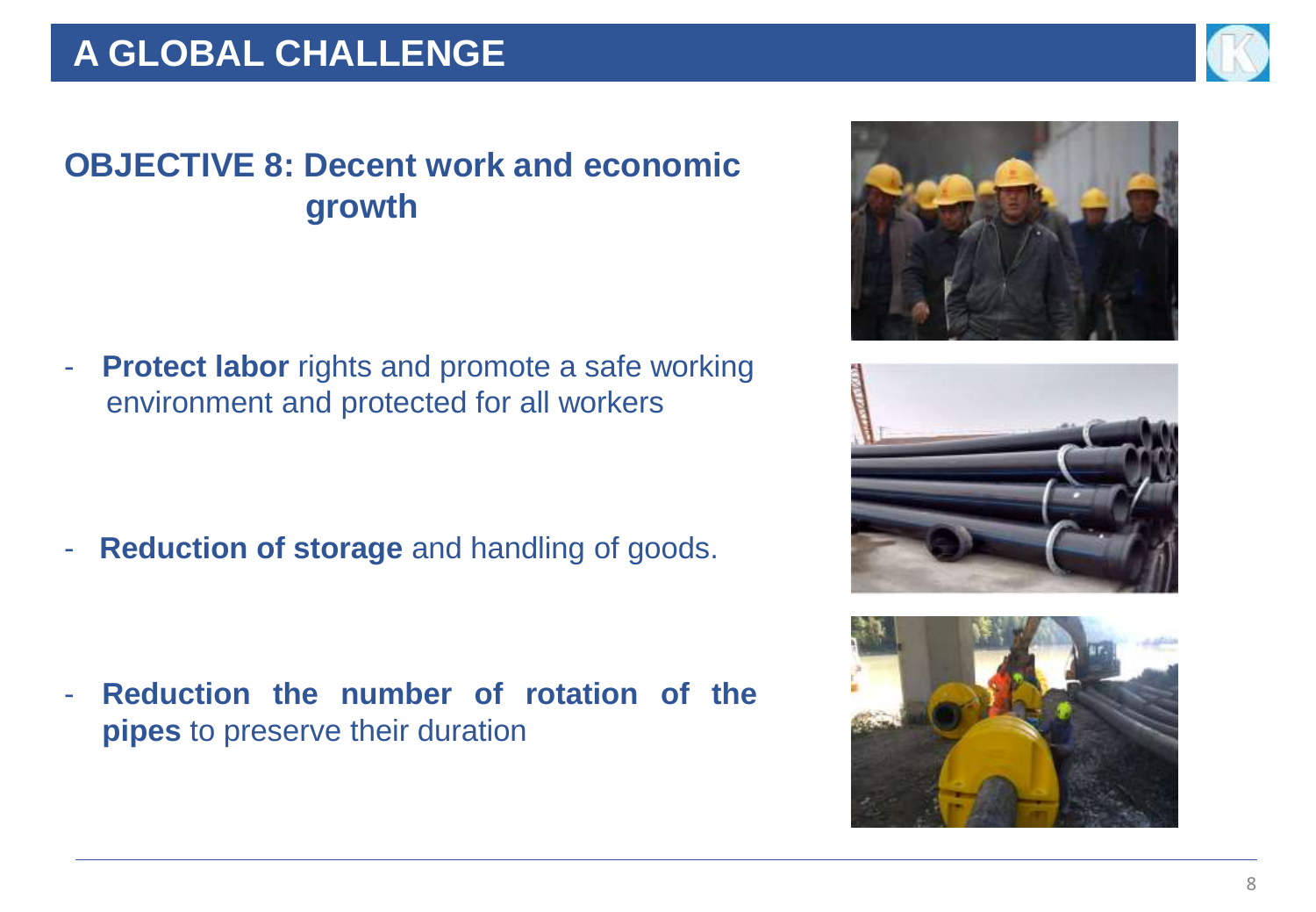

## **KIASMA SOLUTIONS**

*"when passion meets talent and experience meets innovation, progress comes to life" C.E.O. Dott. M. Crotti*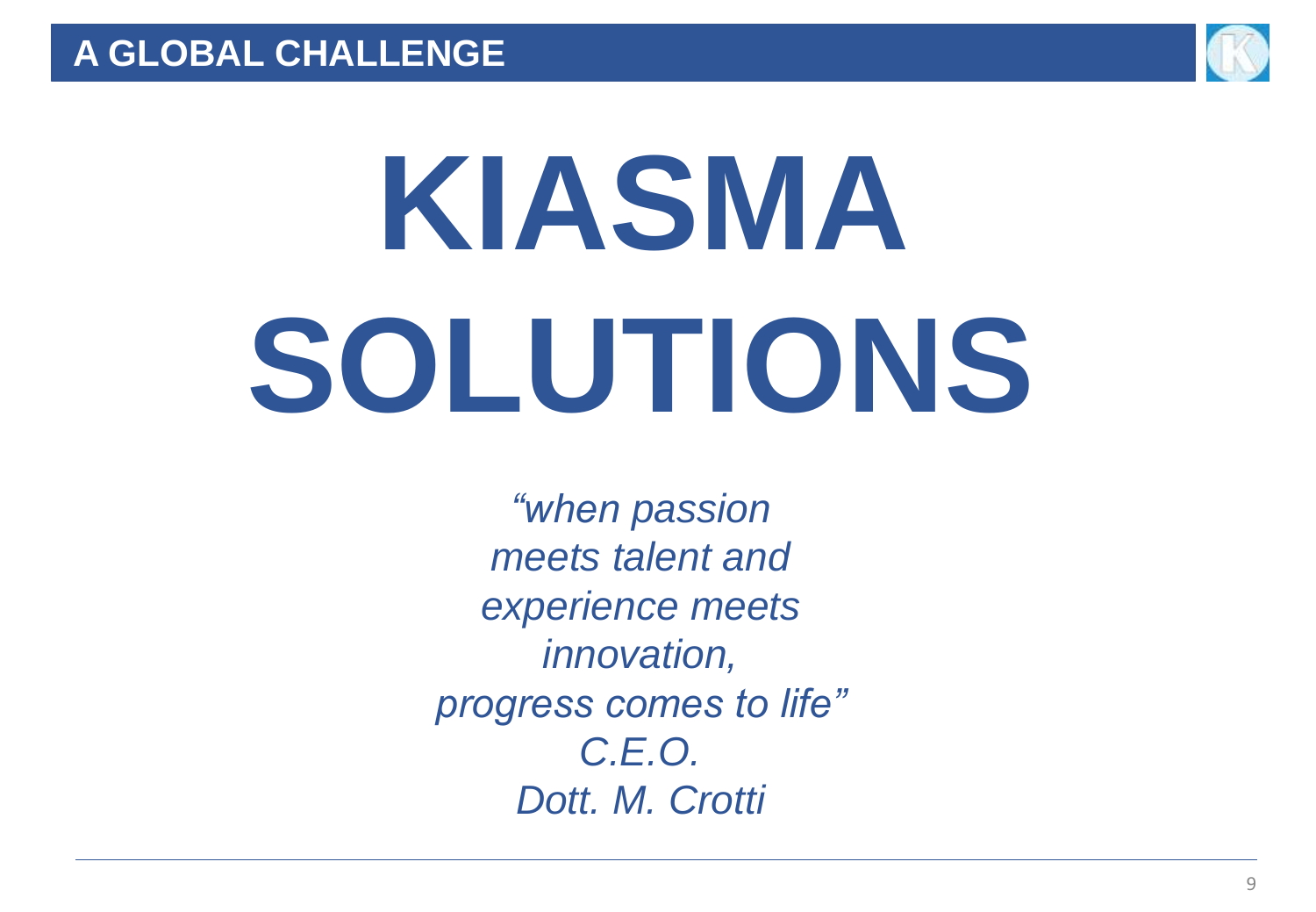#### **KIASMA SOLUTION PIPES - Kiasma's patented**



#### **KIASMA KFC®system:**

Imposes on the material transported a **rotational effect** that brings a large part of the aggregate to the center of the pipeline, **reducing pressure drops**

**=** 

Reduction in the number of revolutions of the dredge pump (**lower fuel consumption and lower emissions of CO2**)

**KFC SYSTEM (patent):** Radial flow motion of the mixture inside pipe







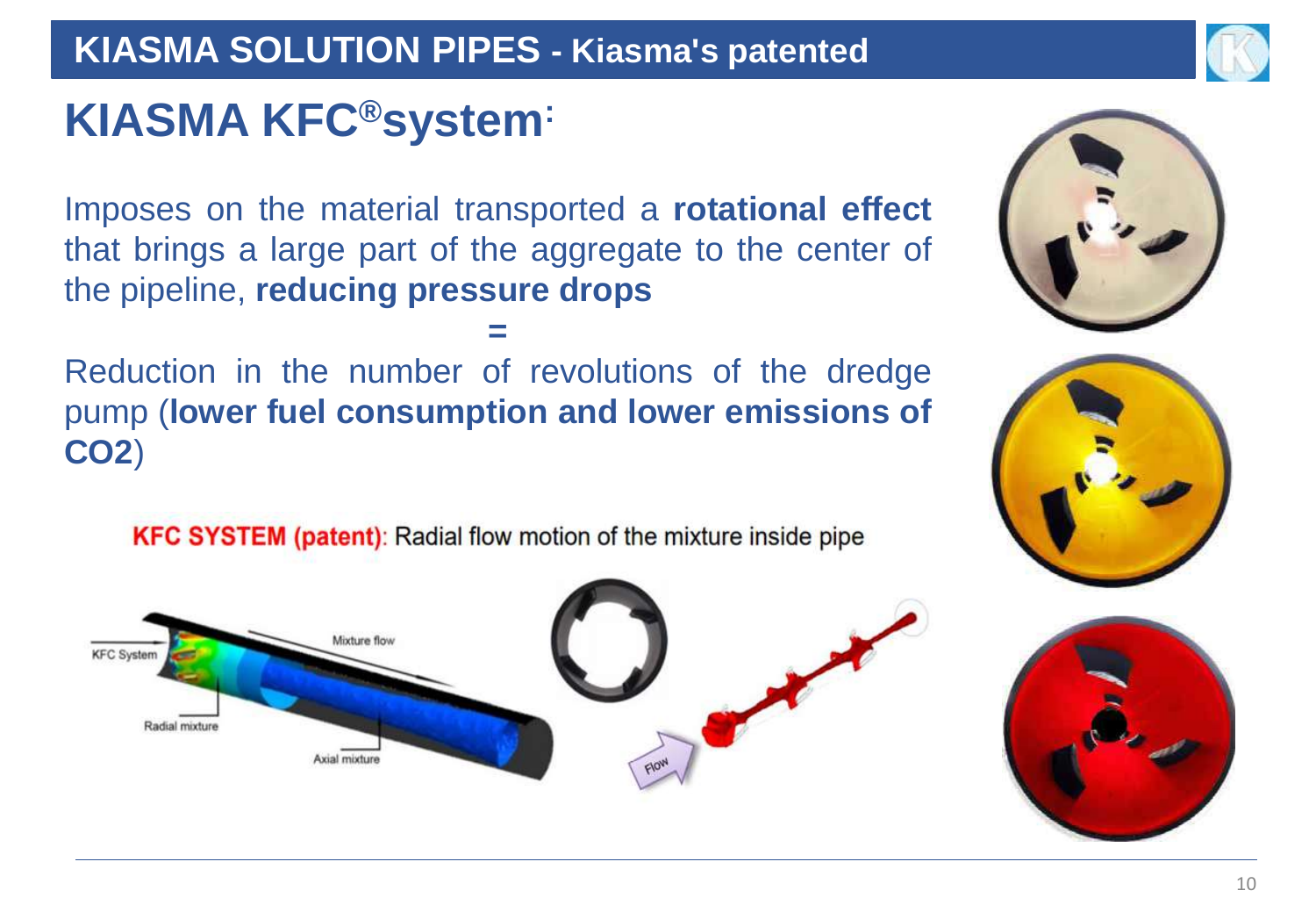#### **KIASMA SOLUTION PIPES- Kiasma's patented**



#### **KIASMA KNN33\_4.0 ®:**

According to their physical and mechanical properties,

**KNN33\_4.0 AR - 1AR - 2AR** pipes offer improved performances in terms of abrasion resistance (abrasion proof pipes) and resilience.

**Abrasion loss** is a key parameter in the dredging sector (the lower the consumption of the material, the **higher the lifetime** of the discharge line).

And for the environment, **less dispersion of particles !!!**





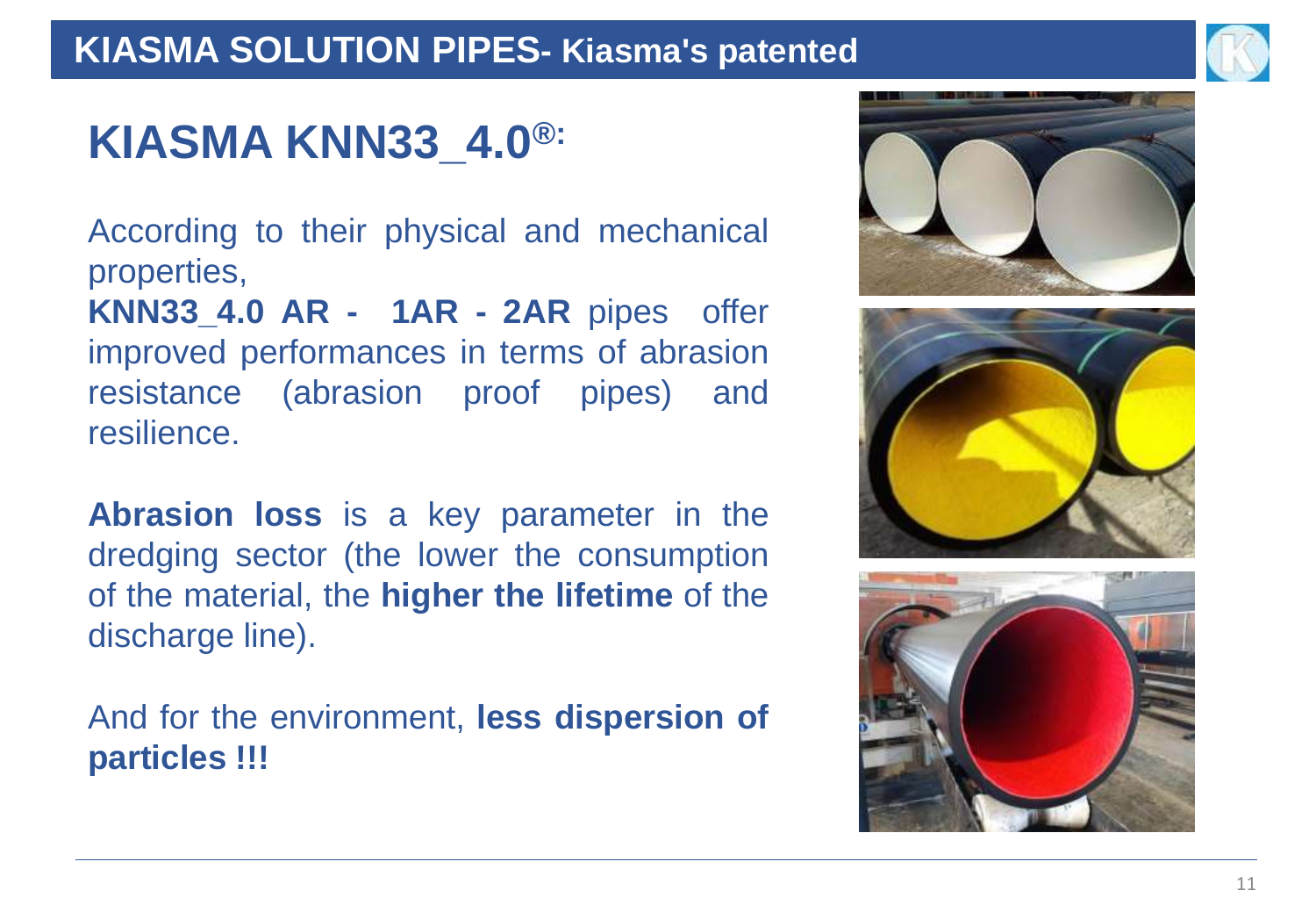

#### **KIASMA KRC®**

Is a system for monitoring the operating parameters of the discharge line:

#### - **Pressure**

Evaluation of the hydraulic efficiency of the pipeline

#### **- Thickness of the pipe**

Evaluation of the residual thickness of the pipeline without stopping the operations

#### - **Temperature**

Monitoring of the main parameters along the pipeline







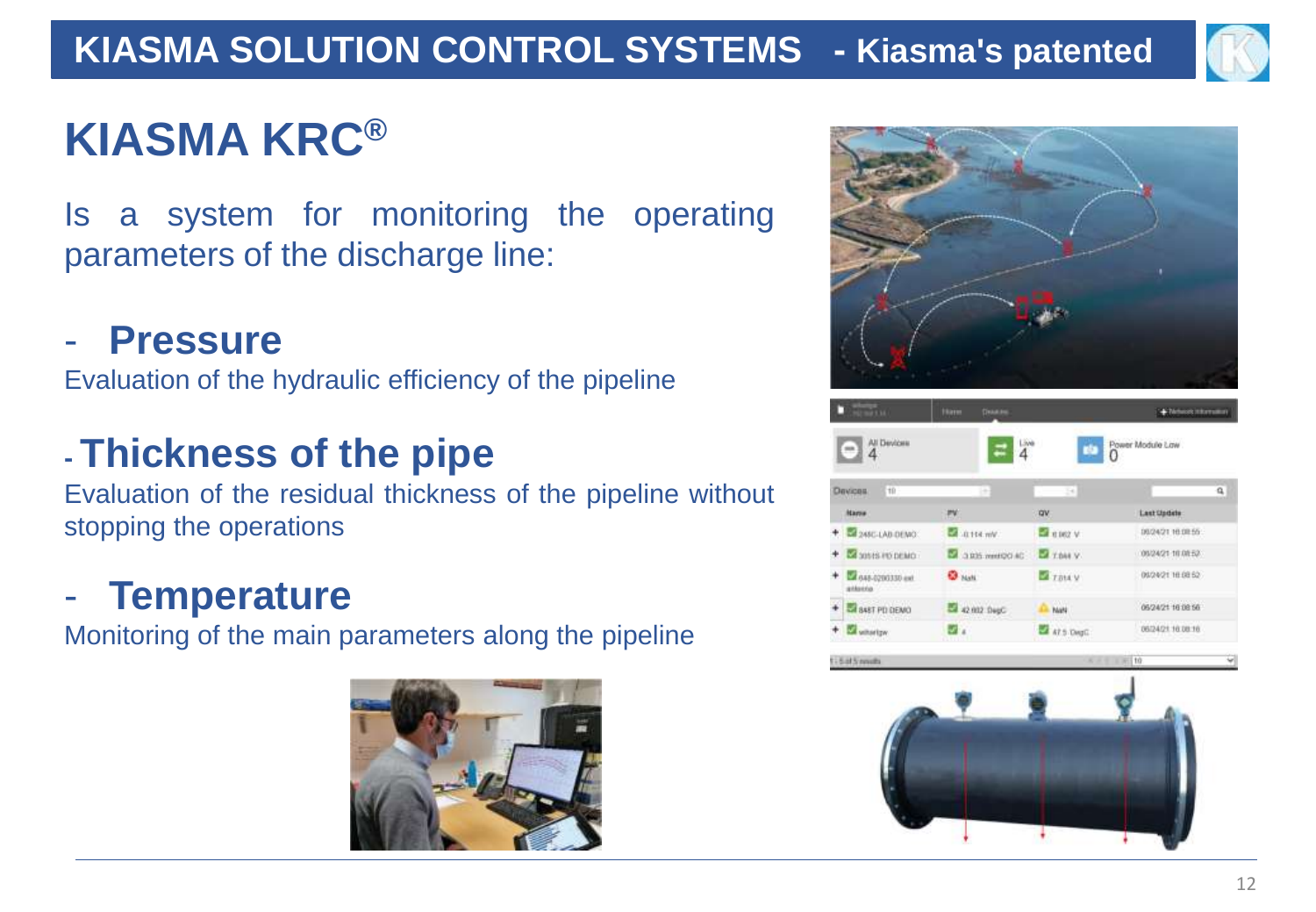#### **KIASMA SOLUTION - Floats**



#### **KIASMA STANDARD FLOATS - KIASMA KIFLO FLOATS®**

A life cycle analysis, projected over a period of no less than 50 years, shows that thermoplastic products have a far lower environmental impact than floats made from other materials.

The products can be **recycled and recovered** for use in other sectors or, alternatively, their energy content can be recovered in appropriate facilities.

KIFLO® Floats, are inflatable on site, **reducing the amount of containers needed by around 95%**.

In a logic of circular economy, KIASMA materials are designed, so as to predict from the beginning their recycling.

The **recycling** process consists in their fine shredding and the formation of new granules, that can be used in the moulding of new products.



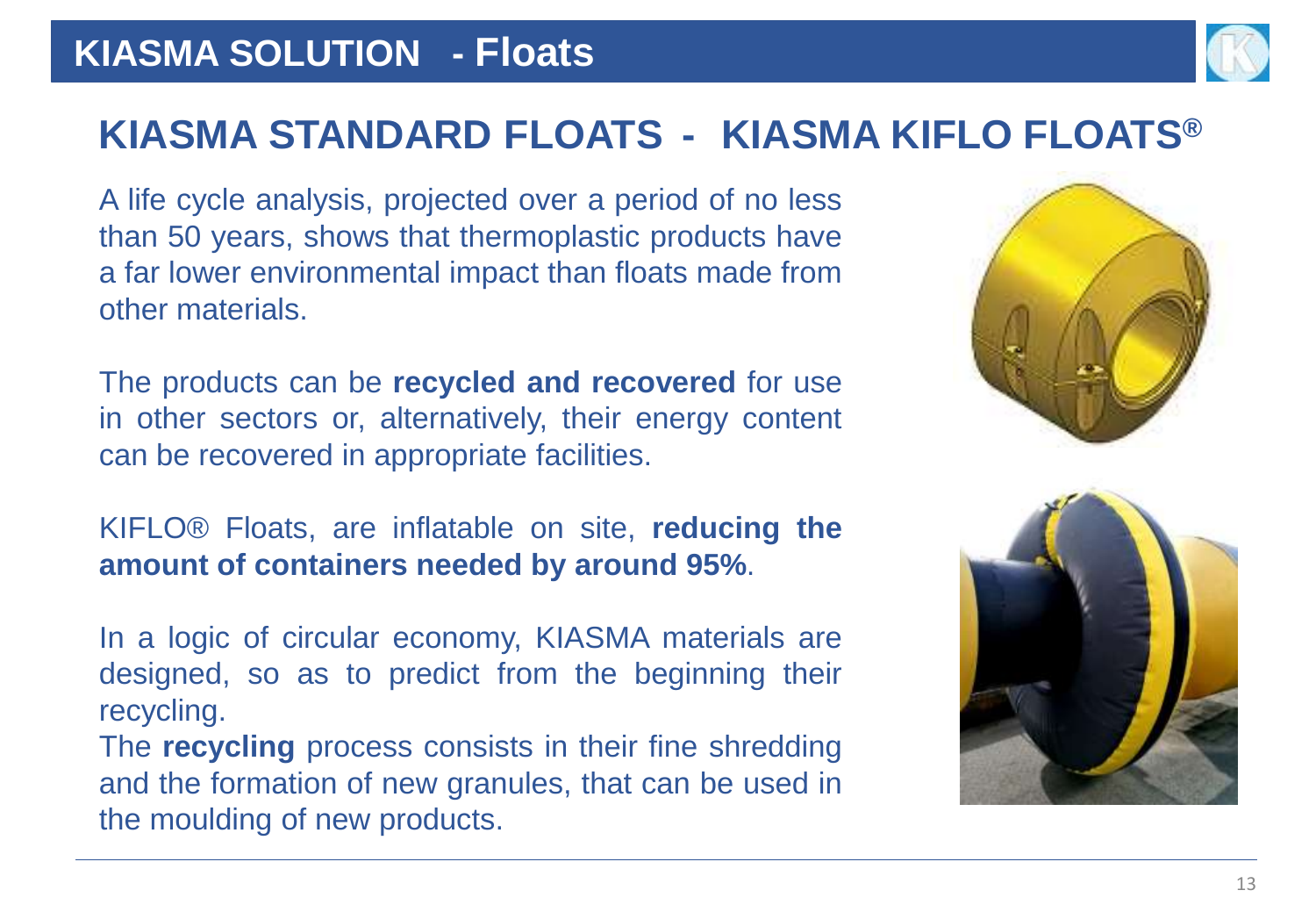

The process of relocating production started in 2018.

Delocalization results in **reducing co2 emissions** because of lower costs for moving the materials.

Transporting voluminous material involves the use of many containers.

Reducing distances between production and site reduces greenhouse gas emissions





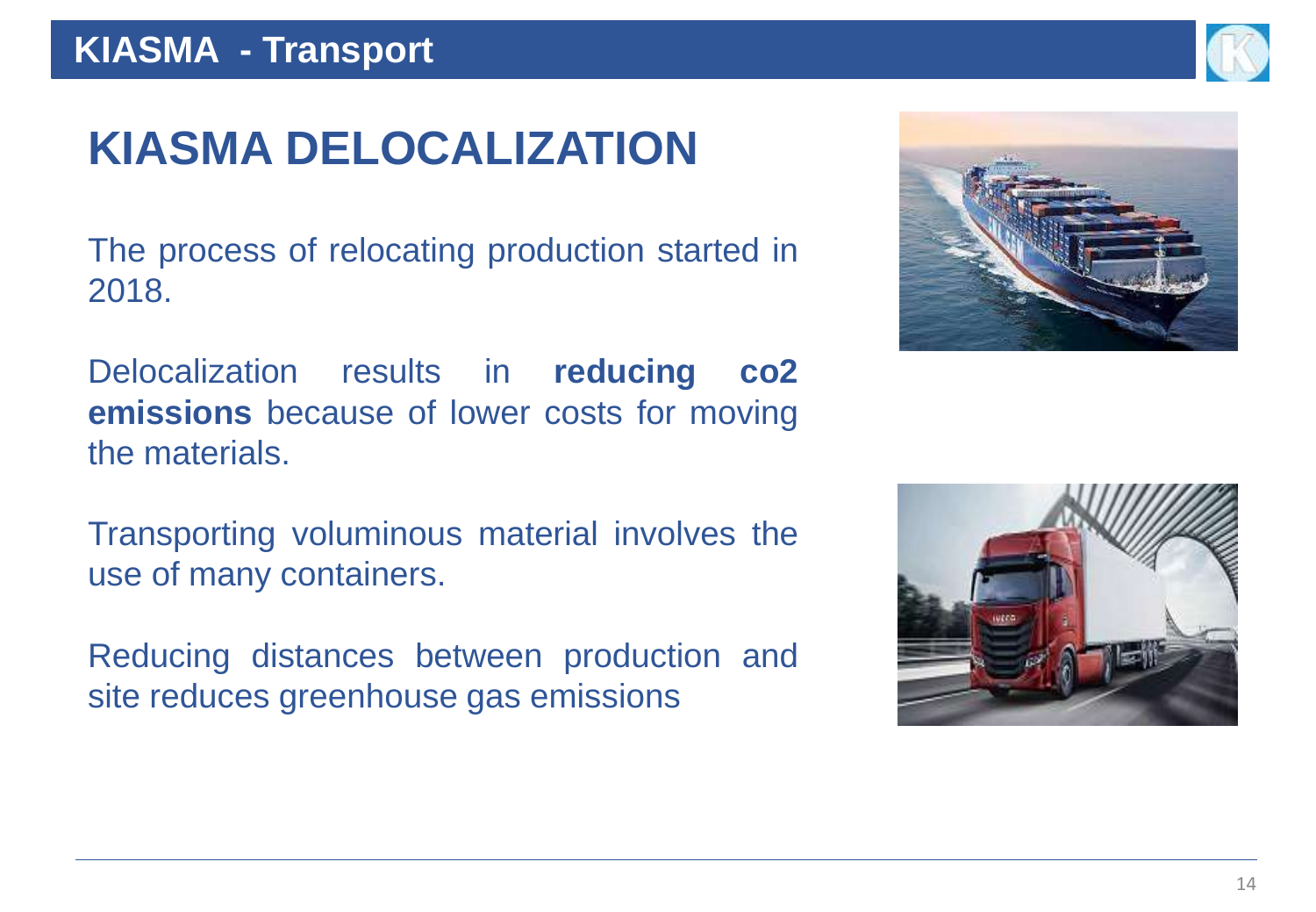#### **KIASMA CONCLUSIONS - Kiasma's patented**

- **- Reduction of CO2 emissions (Reduction of head losses )**
- **- Reduction of fuel consumption**
- **- Reduction of the dispersion of micro particles**
- **- Reduction in the number of pipes turns**
- **Reduction of transport and storage of pipes**
- **- All materials produced by KIASMA are recyclable**
- **- Increase productivity**
- **- Increases funding for the Environment & Sustainability**